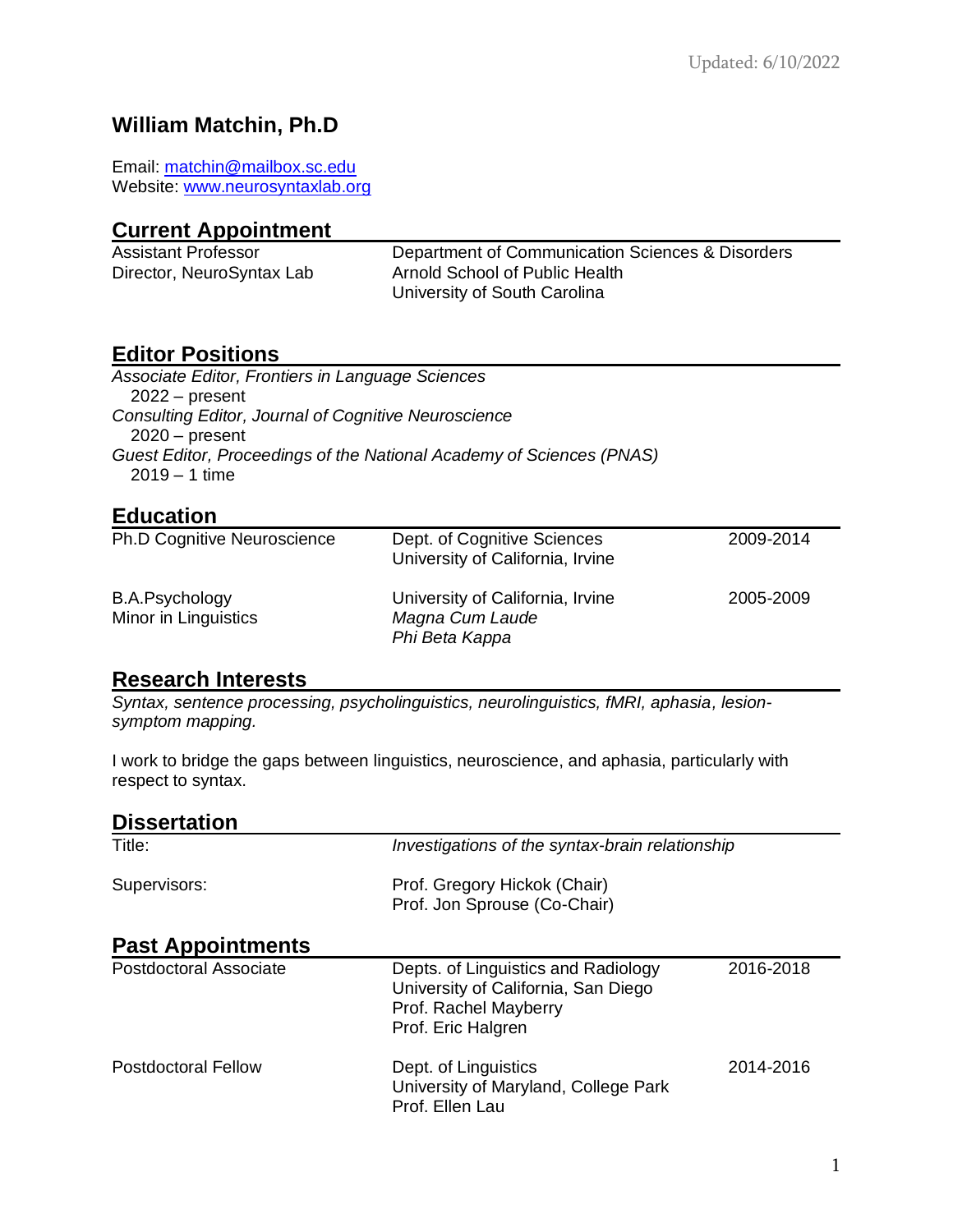| <b>Graduate Student Researcher</b> | Dept. of Cognitive Sciences<br>University of California, Irvine<br>Prof. Gregory Hickok | 2009-2014 |
|------------------------------------|-----------------------------------------------------------------------------------------|-----------|
| <b>Research Assistant</b>          | Dept. of Cognitive Sciences<br>University of California, Irvine<br>Prof. Gregory Hickok | 2007-2014 |

## **Grant funding**

| NIH P50 DC014664 - Co-Investigator       | PI: Julius Fridriksson | 2021-2025   |
|------------------------------------------|------------------------|-------------|
| Center for the Study of Aphasia Recovery |                        |             |
| UofSC Magellan Scholar's Award (\$3,000) | Mentee: Emily Wood     | Spring 2019 |
| UofSC Magellan Apprentice Award (\$1000) | Mentee: Hannah Grim    | Winter 2020 |
| UofSC Magellan Mini-grant (\$500)        | Mentee: Hannah Grim    | Winter 2020 |
|                                          |                        |             |

## **Journal Articles**

24. **Matchin, W.**, den Ouden, D. B., Hickok, G., Hillis, A. E., Bonilha, L., Fridriksson, J. (in review) The Wernicke conundrum revisited: evidence from connectome-based lesionsymptom mapping in post-stroke aphasia.

[https://www.biorxiv.org/content/10.1101/2021.10.25.465746v2](https://www.biorxiv.org/content/10.1101/2021.10.25.465746v1)

- 23. **Matchin, W.**, Basilakos, A., Stark, B., den Ouden, D. B., Fridriksson, J., & Hickok, G. (in review). Grammatical parallelism in aphasia revisited.
- 22. **Matchin, W.**, Basilakos, A., Stark, B. C., Den Ouden, D., Fridriksson, J., & Hickok, G. (2022). Functional differentiation in the language network revealed by lesion-symptom mapping. *NeuroImage, 247*, 1-12.
- 21. **Matchin, W.**, Ilkbasaran, D., Hatrak, M., Roth, A., Villwock, A., Halgren, E., & Mayberry, R. I. (2022). The cortical organization of syntactic processing is supramodal: Evidence from American Sign Language. *Journal of Cognitive Neuroscience, 34*(2), 224-235.
- 20. Stockbridge, M. D., **Matchin, W.**, Walker, A., Breining, B. L., Fridriksson, J., Hillis, A. E., & Hickok, G. (2021). One cat, Two cats, Red cat, Blue cats: Eliciting morphemes from individuals with primary progressive aphasia. *Aphasiology*, *35*(12), 1-12.
- 19. Stockbridge, M. D., Walker, A., **Matchin, W.**, Breining, B. L., Fridriksson, J., Hillis, A. E., & Hickok, G. (2021). A double dissociation between plural and possessive "s": Evidence from the Morphosyntactic Generation test. *Cognitive Neuropsychology*, *38*(1), 1-8.
- 18. **Matchin, W.**, & Wood, E. (2020). Syntax-sensitive regions of the posterior inferior frontal gyrus and the posterior temporal lobe are differentially recruited by production and perception. *Cerebral Cortex Communications*, *1*, 1-12.
- 17. **Matchin, W.**, Basilakos, A., Stark, B. C., Den Ouden, D., Fridriksson, J., & Hickok, G. (2020). Agrammatism and paragrammatism: a cortical double dissociation. *Neurobiology of Language*, *1*(2), 1-18.
- 16. **Matchin, W.** & Hickok, G. (2020). The cortical organization of syntax. *Cerebral Cortex, 30*(3), 1481-1498.
- 15. **Matchin, W.**, Liao, C., Gaston, P., & Lau, E.F. (2019). Same words, different structures: an fMRI investigation of argument relations and the angular gyrus. *Neuropsychologia*, *125*, 116-128.
- 14. **Matchin, W.**, Brodbeck, C., Hammerly, C., & Lau, E.F. (2019). The temporal dynamics of structure and content in sentence processing: Evidence from fMRI-constrained MEG. *Human Brain Mapping*, *40*(2), 663-678.
- 13. Hickok, G., Rogalsky, R., **Matchin**, W., Basilakos, A., Cai, J., Pillay, S., Ferrill, M., Love, T.,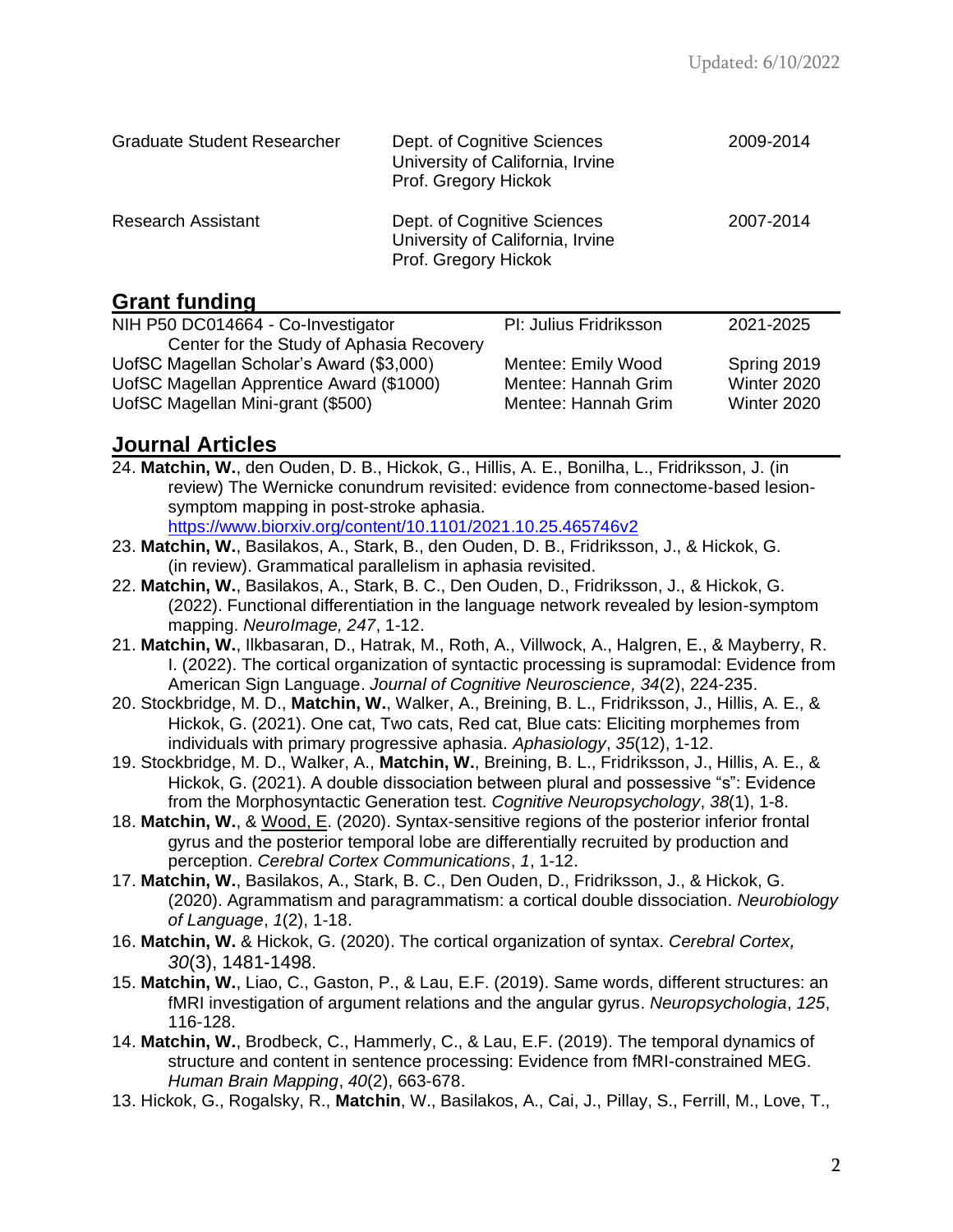Binder, J., Fridriksson, J. (2018). Neural Networks Supporting Audiovisual Integration for Speech: A Large-Scale Lesion Study. *Cortex,* 103, 360-371.

- 12. Okada, K.**\***, **Matchin, W.\***, & Hickok, G. (2018). Phonological feature repetition-suppression in the left inferior frontal gyrus. *Journal of Cognitive Neuroscience*, *30*(10), 1549-1557. **\***This is a joint first-author publication.
- 11. **Matchin, W.** (2018). A neuronal retuning hypothesis of sentence-specificity in Broca's area. *Psychonomic Bulletin & Review*, *25*(5), 1682-1694.
- 10. **Matchin, W.**, Hammerly, C., & Lau, E.F. (2017). The role of the IFG and pSTS in syntactic prediction: Evidence from a parametric study of hierarchical structure in fMRI. *Cortex*, *88*, 106-123.
- 9. Okada, K., **Matchin, W.**, & Hickok, G. (2017). Neural evidence for predictive coding in auditory cortex during speech production. *Psychonomic Bulletin & Review*, *25*(1), 423- 430.
- 8. **Matchin, W.** & Hickok, G. (2016). 'Syntactic perturbation' during production activates the right IFG, but not Broca's area or the ATL. *Frontiers in Psychology*, *7*, 241.
- 7. Venezia, J. H., Fillmore, P., **Matchin, W.**, Isenberg, A. L., Hickok, G., & Fridriksson, J. (2016). Perception drives production across sensory modalities: A network for sensorimotor integration of visual speech. *NeuroImage*, *126*, 196-207.
- 6. Venezia, J., Thurman, S., **Matchin, W.,** George, S., Hickok, G. (2015). Timing in audiovisual speech perception: A mini review and new psychophysical data. *Attention, Perception, & Psychophysics*, *78*(2), 583-601.
- 5. **Matchin, W**., Sprouse, J., & Hickok, G. (2014). A structural distance effect for backward anaphora in Broca's area: an fMRI study. *Brain and Language, 138,* 1-11.
- 4. **Matchin, W.,** Groulx, K., & Hickok, G. (2014). Audiovisual speech integration does not rely on the motor system: evidence from articulatory suppression, the McGurk effect and fMRI. *Journal of Cognitive Neuroscience*, *26*(3), 606-620.
- 3. Okada, K., Venezia, J. H., **Matchin, W.**, Saberi, K., & Hickok, G. (2013). An fMRI study of audiovisual speech perception reveals multisensory interactions in auditory cortex. *PLoS One*, *8*(6), e68959.
- 2. Okada, K., Rong, F., Venezia, J., **Matchin, W.**, Hsieh, I.H., Saberi, K., et al. (2010). Hierarchical organization of human auditory cortex: evidence from acoustic invariance in the response to intelligible speech. *Cerebral Cortex*, *20*(10), 2486-2495.
- 1. Rogalsky, C., **Matchin, W**., & Hickok, G. (2008). Broca's area, sentence comprehension, and working memory: an fMRI study. *Frontiers in Human Neuroscience*, *2*.

# **Book Chapters**

- 4. **Matchin, W.** (in press). Neurolinguistics. In: *The Cambridge Handbook of Minimalism*. Grohmann, K.K., Leivada, E. (Eds.). Cambridge University Press.
- 3. **Matchin, W.** (2021). Neuroimaging. In: *The Cambridge Handbook of Experimental Syntax*. Goodall, G. (editor). Cambridge University Press.
- 2. **Matchin, W**. & Rogalsky, C. (in press). Aphasia and syntax. In: *The Oxford Handbook of Experimental Syntax*. Sprouse, J. (editor). Oxford University Press.
- 1. Venezia, J., **Matchin, W.**, & Hickok, G. (2015). Audiovisual integration. In: *Brain Mapping: An Encyclopedic Reference*. Toga A.W., Poldrack R.A. (Eds.). Amsterdam: Elsevier.

# **Scientific Presentations**

*Trainee names are underlined*

64. M**atchin, W.**, Basilakos, A., Stark, B.C., den Ouden, D.B., Fridriksson, J., Hickok, G. (2022). Grammatical parallelism in aphasia revisited. Poster presented at the Society for Human Sentence Processing (HSP) (virtual).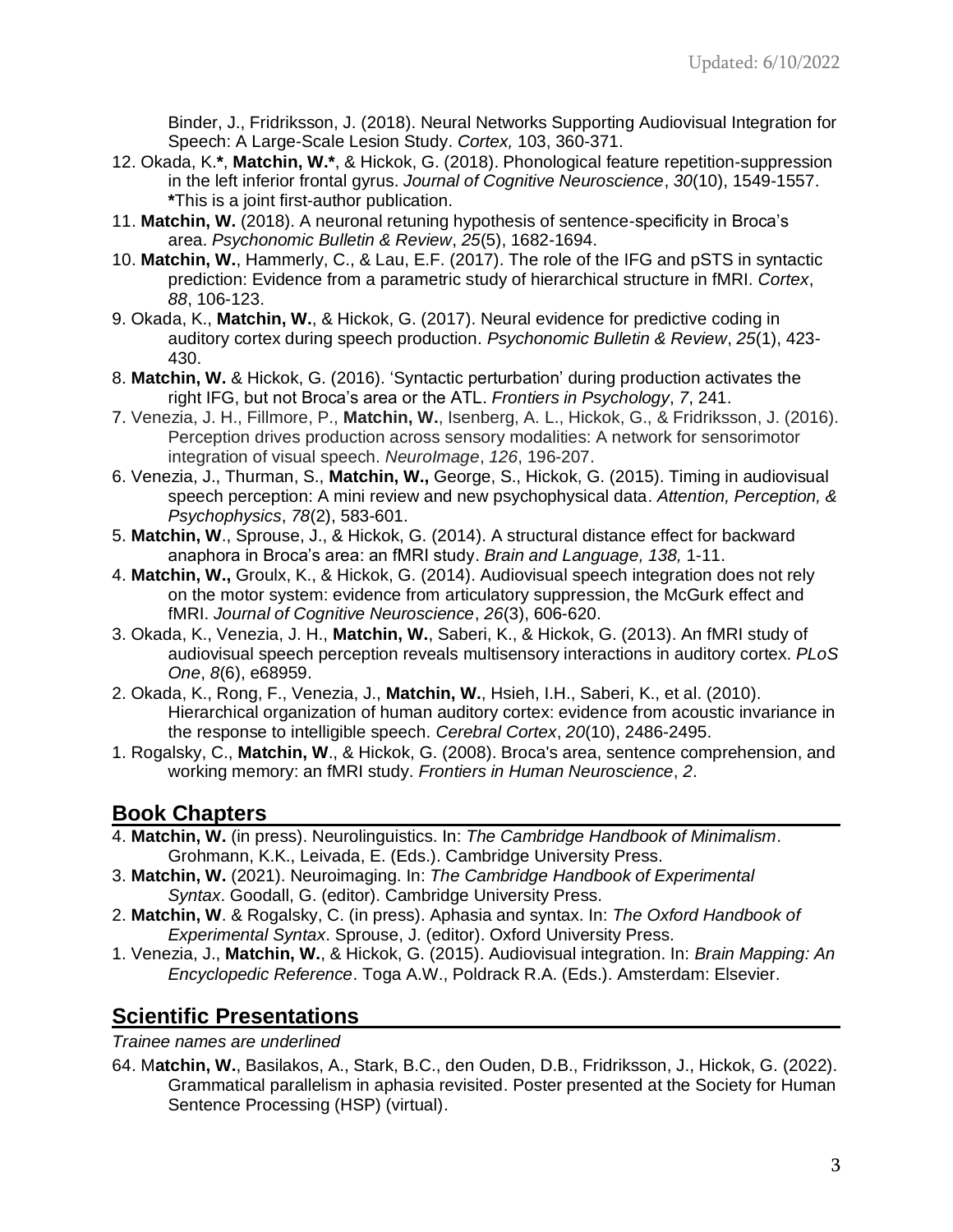- 63. Fahey, D., Igoe, J., Fridriksson, J., Hickok, G., **Matchin, W.** (2022). Anomalous sentence processing by people with aphasia and age-matched controls. Poster presented at the Society for Human Sentence Processing (HSP) (virtual).
- 62. **Matchin, W.** (March 2022). The Wernicke Conundrum Revisited. Invited colloquium talk, Dept. of Language and Cognition, University College London (virtual).
- 61. **Matchin, W.** (October 2021). Grammatical Parallelism in Aphasia Revisited. Invited keynote lecture, presented at the international symposium "Leipzig Lectures on Language" at the Max Planck Institute for Human Cognitive and Brain Sciences, Leipzig. (virtual).
- 60. Fahey, D., Igoe, J., Fridriksson, J., Hickok, G., **Matchin, W.** (2021). Localizing syntactic comprehension through syntactic acceptability judgments & lesion symptom mapping. Poster presented at the 59<sup>th</sup> annual meeting of the Academy of Aphasia.
- 59. **Matchin, W.**, Stockbridge, M.D., Walker, A., Breining, B., Hillis, A.E., Fridriksson, J., Hickok, G. (2021). Distinct aspects of phrasal production are associated with distinct lesion correlates in chronic post-stroke aphasia. Poster presented at the 59<sup>th</sup> annual meeting of the Academy of Aphasia.
- 58. **Matchin, W.**, Basilakos, A., Stark, B.C., den Ouden, D.B., Fridriksson, J., Hickok, G. (2021). Grammatical parallelism in aphasia revisited: a common lesion substrate for syntactic production and comprehension deficits in the posterior temporal lobe. Talk presented at the 59<sup>th</sup> annual meeting of the Academy of Aphasia.
- 57. Fahey, D., Igoe, J., Fridriksson, J., Hickok, G., **Matchin, W.** (2021). Localizing syntactic comprehension through syntactic acceptability judgments & lesion symptom mapping. Slide Slam (poster) presented at the  $13<sup>th</sup>$  annual meeting of the Society for the Neurobiology of Language.
- 56. **Matchin, W.**, Stockbridge, M.D., Walker, A., Breining, B., Hillis, A.E., Fridriksson, J., Hickok, G. (2021). Distinct aspects of phrasal production are associated with distinct lesion correlates in chronic post-stroke aphasia. Slide Slam (poster) presented at the 13<sup>th</sup> annual meeting of the Society for the Neurobiology of Language.
- 55. **Matchin, W.**, Basilakos, A., Stark, B.C., den Ouden, D.B., Fridriksson, J., Hickok, G. (2021). Grammatical parallelism in aphasia revisited: a common lesion substrate for syntactic production and comprehension deficits in the posterior temporal lobe. Slide Slam (poster) presented at the 13<sup>th</sup> annual meeting of the Society for the Neurobiology of Language.
- 54. **Matchin, W.** (June 2021). The cortical organization of syntax and aphasia. Invited lecture, presented at the international colloquium "The Representation of Language in Brains and Machines" at the Collège de France, Paris.
- 53. **Matchin, W.** (March 2021). The cortical organization of syntax. Invited lecture, presented at the 44<sup>th</sup> Annual Penn Linguistics Conference at the University of Pennsylvania (virtual presentation).
- 52. **Matchin, W.** (October 2020). The Language Organ. Talk presented at the Center for Research on Language, UCSD (virtual).
- 51. Fahey, D., Fridriksson, J., Hickok, G., **Matchin, W.** (2020). Localizing syntactic comprehension through syntactic acceptability judgments & lesion symptom mapping. Poster presented at the 12<sup>th</sup> annual meeting of the Society for the Neurobiology of Language.
- 50. **Matchin, W.**, Basilakos, A., den Ouden, D.B., Stark, B.C., Hickok, G., Fridriksson, J. (2020). Neuroanatomical dissociations of syntax and semantics revealed by lesion-symptom mapping. Poster presented at the  $12<sup>th</sup>$  annual meeting of the Society for the Neurobiology of Language.
- 49. **Matchin, W.**, Wood, E. (2020). Syntax-sensitive regions of the posterior inferior frontal gyrus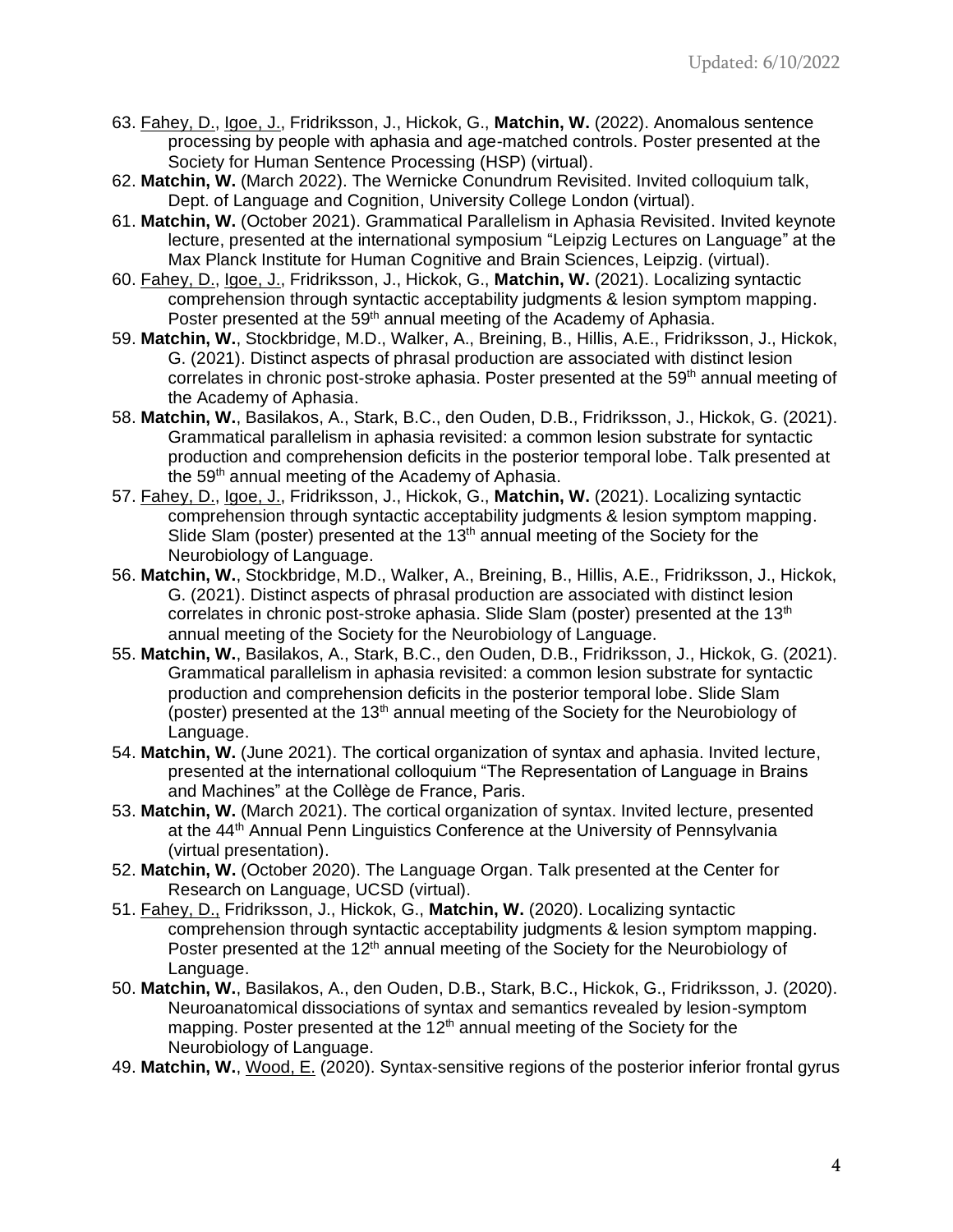and the posterior temporal lobe are differentially recruited by production and perception. Poster presented at the 12<sup>th</sup> annual meeting of the Society for the Neurobiology of Language.

- 48. Matchin, W. (July 2020). The language organ: architecture and development. Talk presented in the Abralin ao vivo – Linguists Online series of the Brazilian Linguistics Association (virtual).
- 47. **Matchin, W.** (July 2020). Paragrammatism and the cortical organization of syntax. Invited colloquium talk, Dept. of Speech and hearing Science, Arizona State University (virtual).
- 46. **Matchin, W.** (April 2020). The Language Organ. Colloquium talk, Program in Linguistics, University of South Carolina (virtual).
- 45. Stockbridge, M.D., **Matchin, W.**, Walker, A., Adams, L., Breining, B., Fridriksson, J., Hickok, G., Hillis, A.E. (2020). Dissociable deficits in morphosyntactic production in poststroke aphasia and primary progressive aphasia. Poster presented at the Clinical Aphasiology Conference.
- 44. Wood, E. & **Matchin, W.** (March 2020). Syntactic working memory. Poster presented at the 27<sup>th</sup> annual Cognitive Neuroscience Society (virtual).
- 43. **Matchin, W.** (December 2019). Paragrammatism and the cortical organization of syntax. Invited colloquium talk, Dept. of Hearing and Speech Sciences, Vanderbilt University.
- 42. **Matchin, W.**, Basilakos, A., Stark, B.C., den Ouden, D.B., Fridriksson, J., Hickok, G. (2019). Paragrammatism and Agrammatism: a cortical double dissociation revealed by lesionsymptom mapping. Talk presented at the  $57<sup>th</sup>$  annual meeting of the Academy of Aphasia.
- 41. **Matchin, W.**, Luke Adams, Whitney Footman, Emily Wood, Julius Fridriksson, Argye Hillis, Gregory Hickok. (2019). The morphosyntactic generation (MorGen) task: quantifying dissociable production deficits in post-stroke aphasia and primary progressive aphasia. Poster presented at the University of South Carolina Dept. of Communication Sciences and Disorders 'Get the Message' conference.
- 40. Basilakos, A., Stark, B.C., **Matchin, W.**, den Ouden, D.B., Fridriksson, J., Hickok, G. (2019). Rating Paragrammatism in Speakers with Aphasia: Methods and Reliability. Poster presented at the Annual ASHA Convention, Orlando.
- 39. **Matchin, W.**, Basilakos, A., den Ouden, D.B., Stark, B.C., Fridriksson, J., Hickok, G. (2019). Paragrammatism, agrammatism and the cortical organization of syntax: a lesionsymptom mapping study. Poster presented at the 11<sup>th</sup> annual meeting of the Society for the Neurobiology of Language.
- 38. **Matchin, W.**, Basilakos, A., den Ouden, D.B., Stark, B.C., Fridriksson, J., Hickok, G. (2019). Paragrammatism: a lesion-symptom mapping study. Poster presented at the 26th Annual Meeting of the Cognitive Neuroscience Society, San Francisco.
- 37. Mayberry, R., Hatrak, M., Ilkbasaran, D., **Matchin, W.**, Villwock, A., Roth, A., & Halgren, E. (2018). Syntactic development and neurolinguistic processing go hand in hand: Evidence from early vs late L1 acquisition of ASL. Talk presented at the Boston University Conference on Child Language, Boston.
- 36. Villwock, A., **Matchin, W.**, Roth, A., Ilkbasaran, D., Hatrak, M., Davenport, T., Halgren, E. & Mayberry, M. (2018). The neural basis of syntactic processing in American Sign Language: An fMRI study. Poster presented at the 13<sup>th</sup> High Desert Linguistics Society Conference.
- 35. **Matchin, W.** (2018). The temporal dynamics of structure and content: evidence from fMRIconstrained MEG. Invited colloquium talk at the Institute for Mind and Brain, the University of South Carolina, October 23.
- 34. **Matchin, W.** (2018). Theoretical linguistics within cognitive science: A crisis? Invited talk and chair of roundtable discussion. SinFonIJA 11, Kraków, Poland.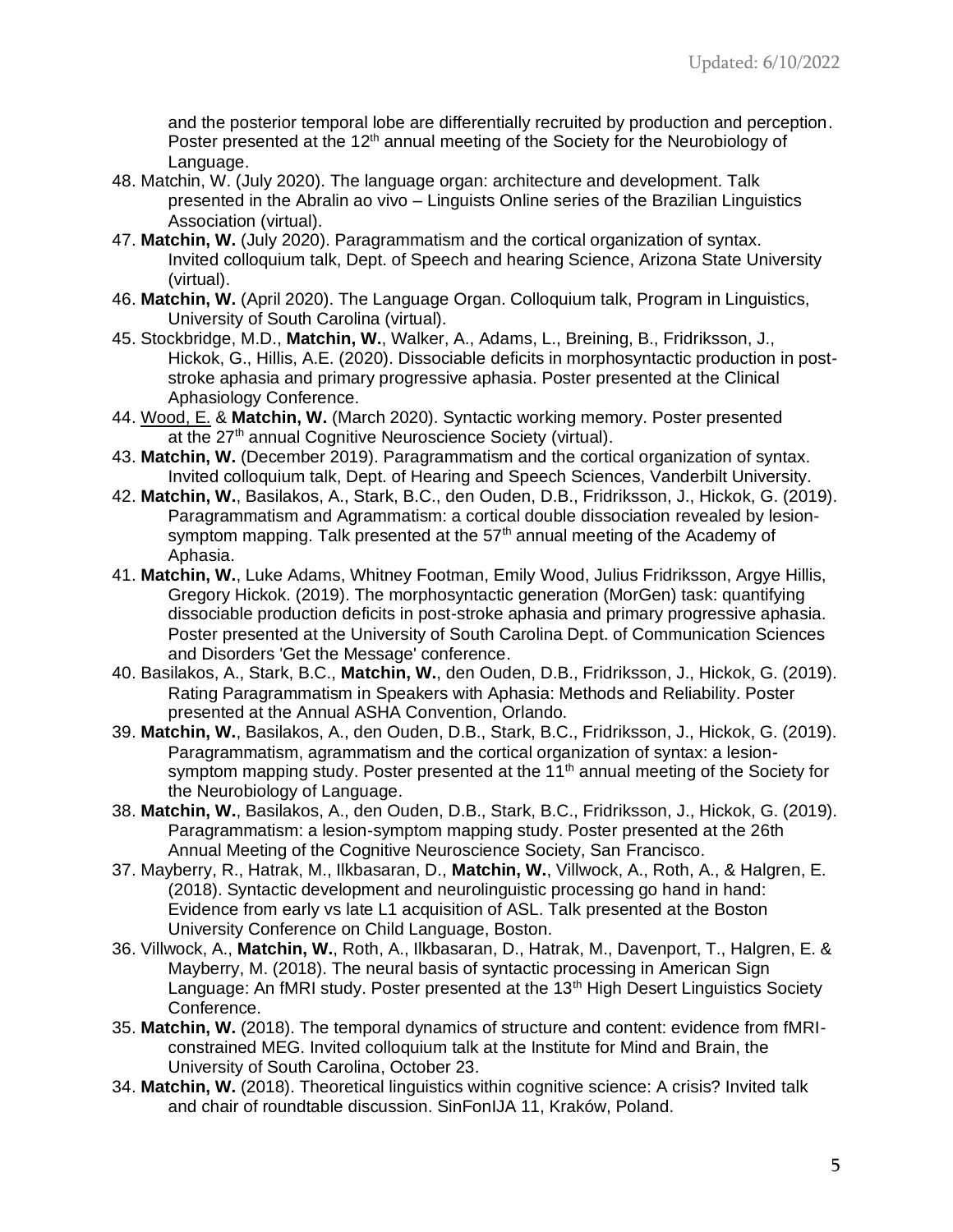- 33. **Matchin, W.** (2018). The cortical organization of syntax. Invited lecture presented at the Institute of English Studies of the Jagiellonian University in Kraków, Poland, October 12.
- 32. **Matchin, W.** (2018). The cortical organization of syntax. Invited lecture at the Center for the Study of Aphasia Recovery (C-STAR) at the University of South Carolina, August 30.
- 31. **Matchin, W.**, Brodbeck, C., Hammerly, C., & Lau, E. (2018). The temporal dynamics of structure and content in the language network. Talk presented at the 31<sup>st</sup> CUNY sentence processing conference.
- 30. **Matchin, W.**, Almeida, D., Sprouse, J., & Hickok, G. (2018). Semantic processing triggered by subject island violations (but not phrase structure violations): evidence from fMRI. Poster presented at the 31<sup>st</sup> CUNY sentence processing conference.
- 29. **Matchin, W.** (2018). The neurobiology of language: insights both from and for linguistic theory. Talk presented at the UCLA Linguistics Department psycholinguistics seminar.
- 28. **Matchin, W.**, Almeida, D., Sprouse, J., & Hickok, G. (2018). Semantic processing triggered by subject island violations (but not phrase structure violations): evidence from fMRI. Poster presented at the 92<sup>nd</sup> Annual Meeting of the Linguistic Society of America.
- 27. **Matchin, W.**, Almeida, D., Sprouse, J., & Hickok, G. (2017). Semantic processing triggered by subject island violations (but not phrase structure violations): evidence from fMRI. Talk presented at the first CAlifornia Meeting on Psycholinguistics (CAMP) 2017.
- 26. **Matchin, W.**, Villwock, A., Roth, A., Ilkbasaran, D., Hatrak, M., Davenport, T., Halgren, E. & Mayberry, M. (2017). The cortical organization of syntactic processing in American Sign Language: Evidence from a parametric manipulation of constituent structure in fMRI and MEG. Poster presented at the  $9<sup>th</sup>$  annual meeting of the Society for the Neurobiology of Language.
- 25. **Matchin, W.**, & Hickok, G. (2017). A syntax area in the posterior superior temporal sulcus. Poster presented at the 9<sup>th</sup> annual meeting of the Society for the Neurobiology of Language.
- 24. Okada, K., **Matchin, W.,** & Hickok, G. (2017). Phonological Feature Repetition Suppression in the Left Inferior Frontal Gyrus. Poster presented at the  $9<sup>th</sup>$  annual meeting of the Society for the Neurobiology of Language.
- 23. Villwock, A., **Matchin, W.**, Roth, A., Ilkbasaran, D., Hatrak, M., Davenport, T., Halgren, E. & Mayberry, M. (2017). The cortical organization of syntactic processing in American Sign Language: Evidence from a parametric manipulation of constituent structure in fMRI and MEG. Poster presented at the  $47<sup>th</sup>$  annual meeting of the Society for Neuroscience.
- 22. **Matchin, W.** (2017). The cortical organization of syntactic processing in American Sign Language. Talk presented at the Center for Research on Language, UCSD.
- 21. **Matchin, W**., Liao, C., Gaston, P., & Lau, E.F. (2017). An fMRI investigation of argument structure and syntactic selection. Poster presented at the  $24<sup>th</sup>$  annual meeting of the Cognitive Neuroscience Society.
- 20. **Matchin, W.** (January 2017). Structure and Content in Real-time: an integrated theory of syntax. Linguistics Dept. Colloquium talk, UC Irvine.
- 19. **Matchin, W.** (November 2016). On the relation between syntactic theory and sentence processing, and a theory of island phenomena. Linguistics Dept. Colloquium talk, UCSD.
- 18. **Matchin, W.** (2016). On the relation between syntactic theory and sentence processing, and a theory of island phenomena. Talk presented at the Center for Research on Language, UCSD.
- 17. **Matchin, W.**, Hammerly, C., Lau, E. (2015). A parametric study of hierarchical structurebuilding in fMRI and MEG. Poster presented at the  $7<sup>th</sup>$  annual meeting of the Society for the Neurobiology of Language.
- 16. **Matchin, W.**, Hickok, G. (2014). A novel approach to investigating the neural correlates of syntax: a 'syntactic perturbation' paradigm during sentence production. Poster presented at the  $6<sup>th</sup>$  annual meeting of the Society for the Neurobiology of Language.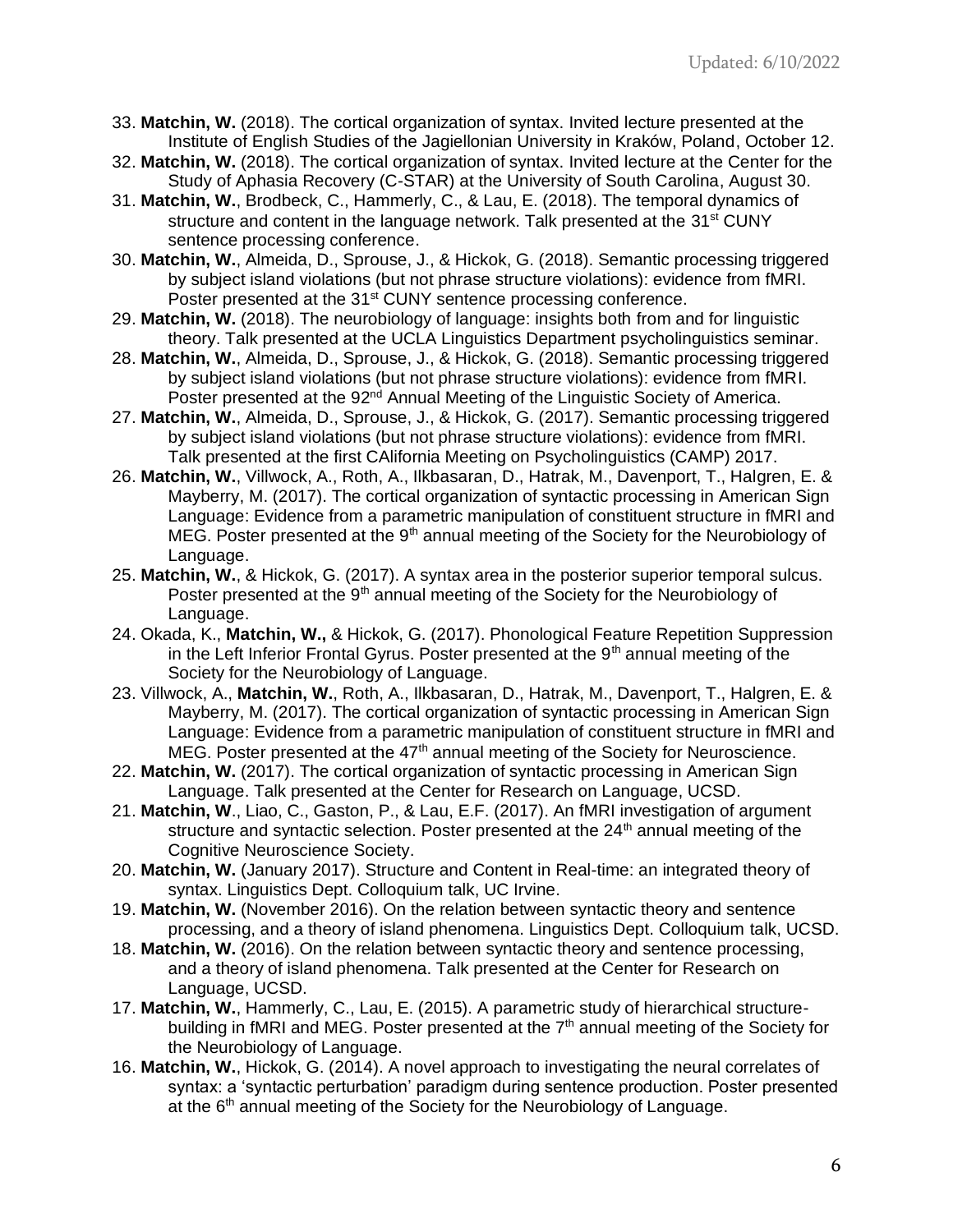- 15. Venezia, J., Fillmore, P., **Matchin, W.**, Isenberg, A.L., Hickok, G., Fridriksson, J. (2014). Cortical network for sensorimotor integration of audio-visual speech. Poster presented at the  $6<sup>th</sup>$  annual meeting of the Society for the Neurobiology of Language.
- 14. **Matchin, W.** & Hickok, G. (2014). A 'syntactic perturbation' paradigm during sentence production reveals sentence processing networks in the brain. Poster presented at the 21<sup>st</sup> annual meeting of the Cognitive Neuroscience Society.
- 13. **Matchin, W.**, Sprouse, J., Hickok, G. (2013). A syntactic distance effect for backwards anaphora in Broca's area: an fMRI study. Poster presented at the  $5<sup>th</sup>$  annual meeting of the Society for the Neurobiology of Language.
- 12. Venezia, J., Thurman, S., **Matchin, W.**, George, S., Hickok, G. (2013). Mapping the timecourse of visual interference on auditory speech perception: A novel application of the McGurk effect. Poster presented at the  $5<sup>th</sup>$  annual meeting of the Society for the Neurobiology of Language.
- 11. **Matchin, W.** & Hickok, G. (2013). Audiovisual speech integration does not rely on the motor system: evidence from articulatory suppression, the McGurk effect and fMRI. Poster presented at the 20<sup>th</sup> annual meeting of the Cognitive Neuroscience Society.
- 10. **Matchin, W.**, Ferrill, M., Rogalsky, C., Love, T., Hickok, G. (2012). Audiovisual speech integration does not rely on the motor system: evidence from intact McGurk fusion in Broca's aphasia. Poster presented at the 4<sup>th</sup> annual Neurobiology of Language Conference.
- 9. **Matchin, W.,** Ferrill, M., Rogalsky, C., Love, T., Hickok, G. (2012). Audiovisual speech integration does not rely on the motor system. Talk presented at the  $42<sup>nd</sup>$  annual meeting of the Society for Neuroscience.
- 8. **Matchin, W**., Sprouse, J., & Hickok ,G. (2012). Broca's area shows a distance effect for both syntactic movement and backwards anaphora in fMRI. Poster presented at the  $25<sup>th</sup>$ CUNY Sentence Processing Conference.
- 7. **Matchin, W**., Sprouse, J., & Hickok ,G. (2012). Broca's area shows a distance effect for both syntactic movement and backwards anaphora in fMRI. Poster presented at the 19 $th$ annual meeting of the Cognitive Neuroscience Society.
- 6. **Matchin, W**. & Hickok, G. (2011). Visual speech and speech production rely on separate cognitive networks: evidence from articulatory suppression, the McGurk effect and fMRI. Talk presented at the 2<sup>nd</sup> annual Southern California Cognitive Neuroscience Meeting.
- 5. Okada, K., **Matchin, W**., Alshara, S., & Hickok, G. (2012). A hierarchy of internal forward models in speech production. Poster presented at the 19<sup>th</sup> annual meeting of the Cognitive Neuroscience Society.
- 4. **Matchin, W**. & Hickok, G. (2011). Visual speech and speech production rely on separate cognitive networks: evidence from articulatory suppression, the McGurk effect and fMRI. Poster presented at the  $3<sup>rd</sup>$  annual Neurobiology of Language Conference.
- 3. **Matchin, W**., Ferril, M., Rogalsky, C., Love, T., & Hickok, G. (2011). Role of the motor system in audio-visual speech integration: evidence from the McGurk effect in Broca's aphasia. Poster presented at the  $18<sup>th</sup>$  annual meeting of the Cognitive Neuroscience Society.
- 2. Okada, K., Venezia, J., **Matchin, W**., Saberi, K., & Hickok, G. (2010). Activity in primary auditory cortex is enhanced by visual speech. Poster presented at the  $2<sup>nd</sup>$  annual Neurobiology of Language Conference.
- 1. Okada, K., Venezia, J., **Matchin, W**., Saberi, K., Serences, J., & Hickok, G. (2009). Early auditory cortical regions discriminate intelligible from unintelligible speech. Poster presented at the 1<sup>st</sup> Neurobiology of Language Conference.

# **Guest Lectures**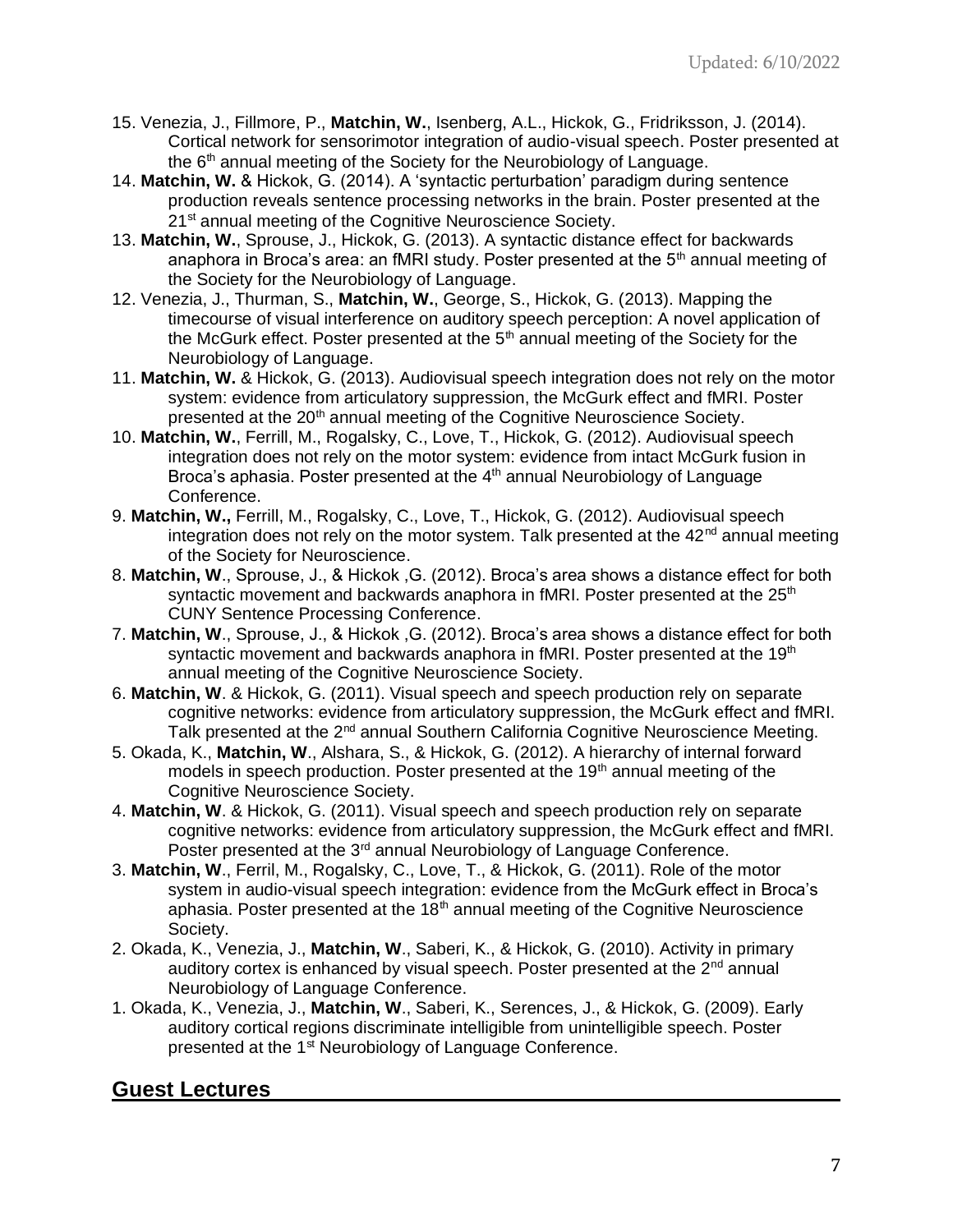- 4. March 2020. The cortical organization of syntax. University of Georgia, Dept. of Lingusitics. Instructor: John Hale.
- 3. November 2019. Syntax and the brain. Indiana University Bloomington, Dept. of Speech and Hearing Sciences. Instructor: Brielle C. Stark.
- 2. April 2019. Sign language and the brain. University of South Carolina, Dept. of Communication Sciences and Disorders. Instructor: Dirk den Ouden.
- 1. October 2018. The cortical organization of syntax. Jagiellonian University (Kraków, Poland)

## **Reviewer Activity**

| <b>Journals &amp; Books</b>             |                                         |
|-----------------------------------------|-----------------------------------------|
| <b>Brain and Language</b>               | NeuroImage                              |
| $2014 - 1$ time                         | $2018 - 1$ time                         |
| $2015 - 1$ time                         | $2019 - 1$ time                         |
| $2018 - 1$ time                         | $2021 - 1$ time                         |
| 2021 – 1 time                           | $2022 - 1$ time                         |
| $2022 - 1$ time                         |                                         |
| Cognitive Psychology                    | Neurobiology of Language                |
| 2014 - 1 time                           | $2020 - 1$ time                         |
|                                         | $2022 - 1$ time                         |
| <b>Cerebral Cortex</b>                  | Human Brain Mapping                     |
| $2019 - 1$ time                         | 2017 - 1 time                           |
| $2021 - 1$ time                         | $2018 - 1$ time                         |
| eLife                                   | <b>Brain Research</b>                   |
| $2020 - 2$ times                        | $2018 - 1$ time                         |
| Language, Cognition and Neuroscience    | <b>Psychological Science</b>            |
| $2018 - 1$ time                         | $2018 - 1$ time                         |
| $2020 - 1$ time                         |                                         |
| Journal of Neurolinguistics             | Journal of Cognitive Neuroscience       |
| $2015 - 1$ time                         | $2017 - 1$ time                         |
| $2021 - 1$ time                         | $2018 - 1$ time                         |
| $2022 - 1$ time                         | $2021 - 1$ time                         |
| <b>Frontiers in Psychology</b>          | <b>Scientific Reports</b>               |
| 2015 - 1 time                           | 2018 - 1 time                           |
| <b>PLoS Biology</b>                     | PLoS One                                |
| $2020 - 1$ time                         | $2019 - 1$ time                         |
| $2021 - 1$ time                         | $2022 - 1$ time                         |
| $2022 - 1$ time                         |                                         |
| Neuropsychologia                        | Proceedings of the National Academy of  |
| $2018 - 2$ times                        | Sciences (PNAS)                         |
| $2019 - 1$ time                         | $2021 - 1$ time                         |
| $2020 - 1$ time                         | $2022 - 2$ times                        |
| Journal of Speech, Language and Hearing | <b>Aging Brain</b>                      |
| Research                                | $2022 - 1$ time                         |
| $2021 - 1$ time                         |                                         |
| <b>Neuroscience Letters</b>             | Ear and Hearing                         |
| $2019 - 1$ time                         | $2017 - 1$ time                         |
| <b>Experimental Brain Research</b>      | Psychonomic Bulletin & Review           |
| $2020 - 1$ time                         | $2018 - 2$ times                        |
| Philosophical Transactions of the Royal | <b>European Journal of Neuroscience</b> |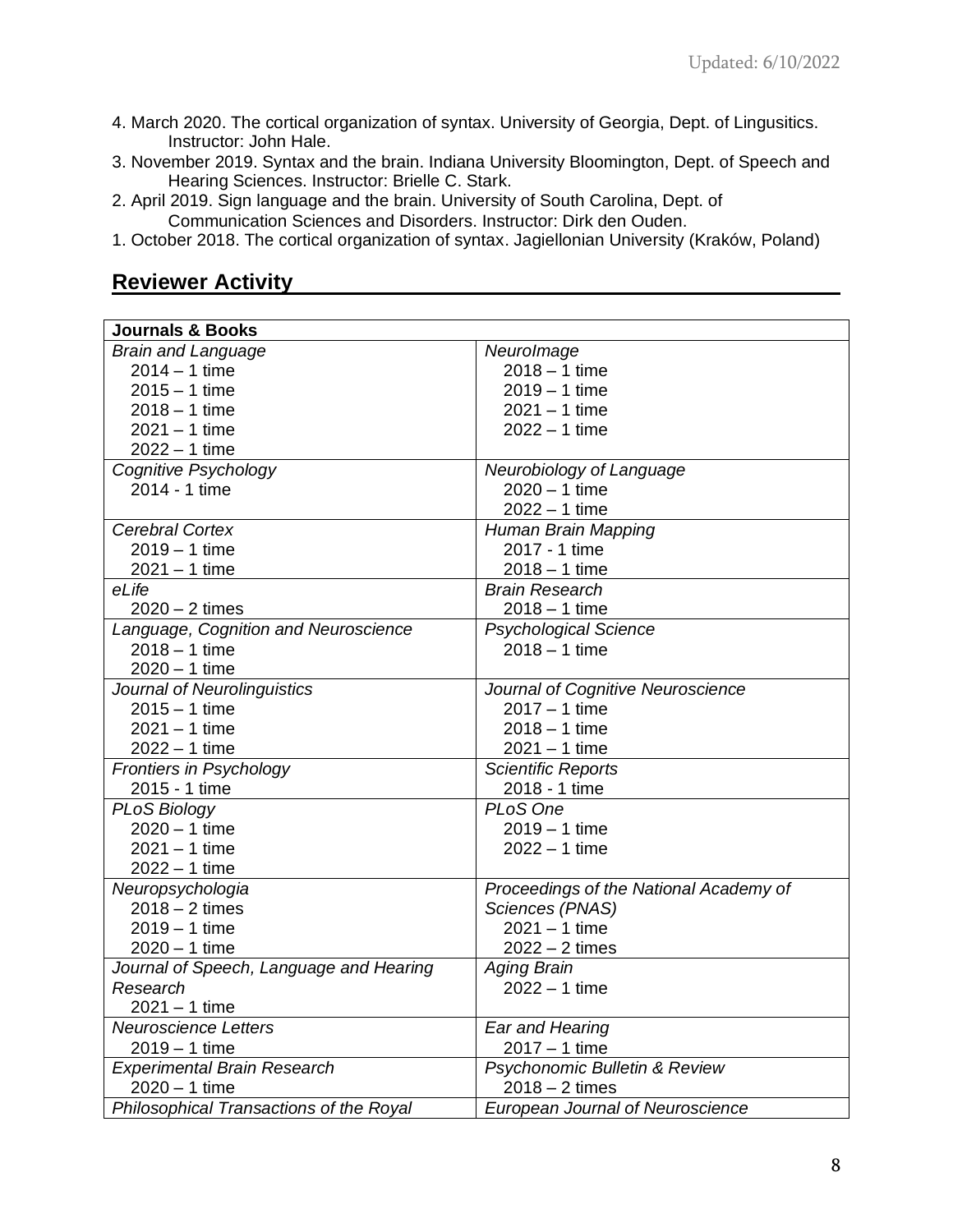| Society B<br>$2019 - 1$ time                                                                        | $2020 - 1$ time                                          |  |
|-----------------------------------------------------------------------------------------------------|----------------------------------------------------------|--|
| Wiley-Blackwell Companion to Chomsky (eds.<br>Allott, Lohndal, & Rey)<br>$2019 - 1$ time            | <b>Brain Structure &amp; Function</b><br>$2018 - 1$ time |  |
|                                                                                                     |                                                          |  |
| <b>Conferences &amp; Programs</b> (dates indicate when reviews were completed, not year of program) |                                                          |  |
| Society for the Neurobiology of Language<br>$(2018 - 2021)$                                         | Chicago Linguistics Society (2019-2020)                  |  |
| SinFonIJA 11 (2018)                                                                                 | Austrian Academy of Sciences Doctoral                    |  |
|                                                                                                     | Fellowship Program (2018)                                |  |
| German Academic Exchange Service (DAAD)                                                             | <b>CUNY/Human Sentence Processing (HSP)</b>              |  |
| PRIME Program (2019)                                                                                | Conference (2020-2021)                                   |  |
| Cognitive Science Society (2022)                                                                    |                                                          |  |

# **Professional Memberships**

| Cognitive Neuroscience Society           | 2010-2020    |
|------------------------------------------|--------------|
| Society for the Neurobiology of Language | 2011-present |
| Society for Neuroscience                 | 2012-2018    |
| Linguistics Society of America           | 2017-2018    |
| Academy of Aphasia                       | 2021-present |

# **Teaching**

| <u>, oaonn g</u>                           |                           |                  |
|--------------------------------------------|---------------------------|------------------|
| COMD822: Normal bases of Speech Production | Professor                 | Spring 2022      |
| COMD570: Language Development              | Professor                 | Summer 2021      |
| COMD823: Normal Bases of Language          | Professor                 | Spring 2021      |
| COMD570: Language Development              | Professor                 | Summer 2020      |
| COMD822: Normal Bases of Speech Production | Professor                 | Spring 2020      |
| COMD570: Language Development              | Professor                 | Summer 2019      |
| LIGN101: Intro. to the Study of Language   | Lecturer                  | Spring 2018      |
| ESL 4C (intermediate)                      | Volunteer Instructor      | Summer 2015      |
| ESL Basic B (beginner)                     | Volunteer Instructor      | Spring 2015      |
| Linguistics 3: Introduction to Linguistics | <b>Teaching Assistant</b> | Summer 2014      |
| Linguistics 3: Introduction to Linguistics | <b>Teaching Assistant</b> | Spring 2014      |
| Psychology 56L: Acquisition of Language    | <b>Teaching Assistant</b> | Winter 2014      |
| Psychology 9A: Psychology Fundamentals     | <b>Teaching Assistant</b> | <b>Fall 2013</b> |
| Linguistics 10: Introduction to Phonology  | Lecturer                  | Summer 2013      |
| Linguistics 3: Introduction to Linguistics | <b>Teaching Assistant</b> | Winter 2013      |
| Linguistics 3: Introduction to Linguistics | Teaching Assistant        | <b>Fall 2012</b> |
| Linguistics 20: Introduction to Syntax     | Lecturer                  | Summer 2012      |
| Linguistics 10: Introduction to Phonology  | Lecturer                  | Summer 2012      |
| Linguistics 3: Introduction to Linguistics | <b>Teaching Assistant</b> | Spring 2012      |
| Linguistics 3: Introduction to Linguistics | Teaching Assistant        | Winter 2012      |
| Linguistics 3: Introduction to Linguistics | Teaching Assistant        | <b>Fall 2011</b> |
| Psychology 161: Language and the Brain     | <b>Teaching Assistant</b> | Spring 2011      |
| Psychology 9A: Psychology Fundamentals     | <b>Teaching Assistant</b> | Winter 2011      |
| Psychology 155: Psychology of Language     | <b>Teaching Assistant</b> | <b>Fall 2010</b> |
| Linguistics 10: Introduction to Phonology  | <b>Teaching Assistant</b> | Spring 2010      |
| Psychology 159: Creating Languages         | <b>Teaching Assistant</b> | <b>Fall 2009</b> |
|                                            |                           |                  |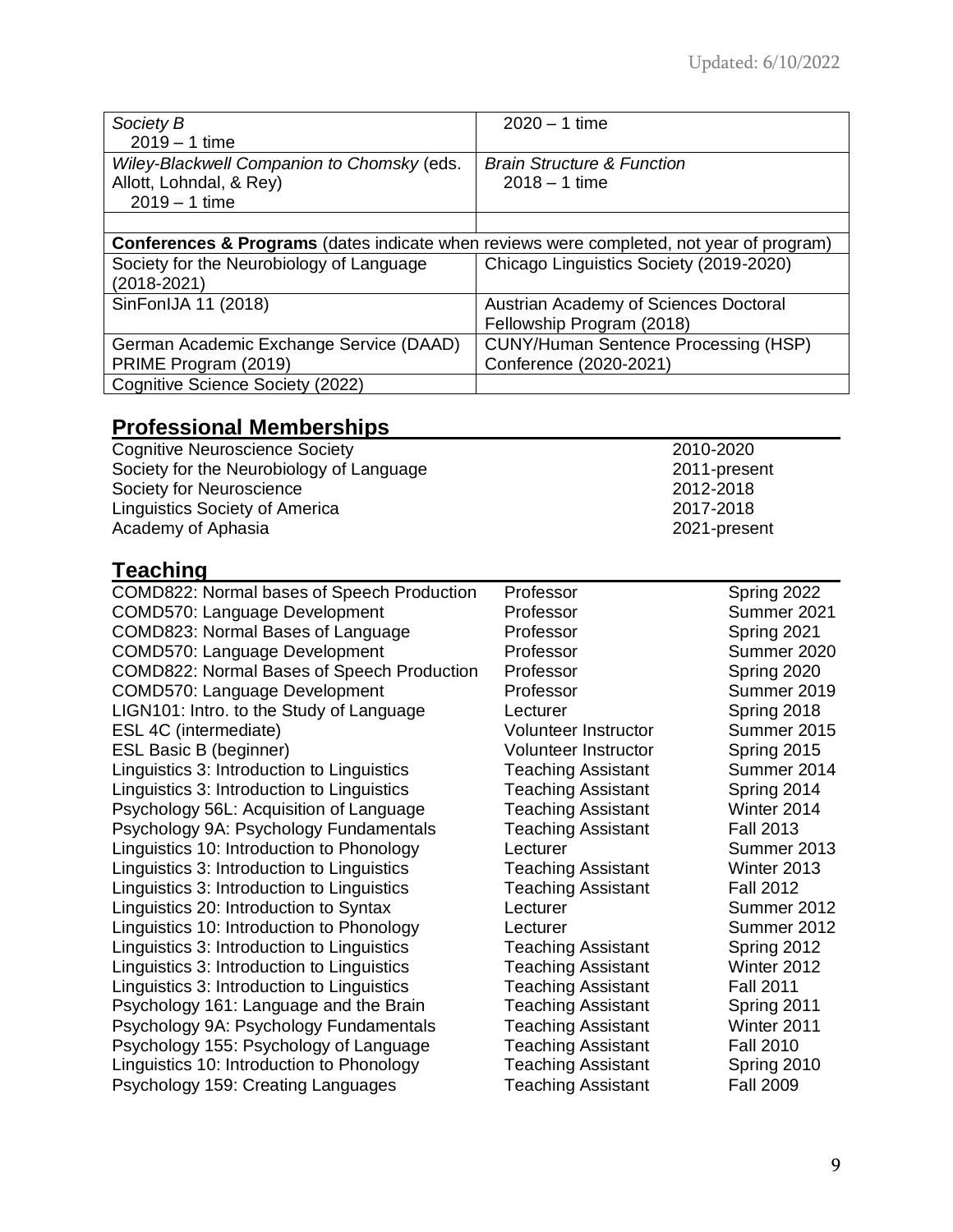In addition, I have given several guest lectures in Psychology, Linguistics and Neuroscience at Whittier College, University of Maryland, UC San Diego, Jagellonian University (Kraków), Indiana University Bloomington, and University of Georgia.

# **Student/Postdoc Supervision**

Danielle Fahey PhD – Postdoctoral Scholar Supervisor Julia Igoe (est. completion, 2021) B.S. – Undergraduate Research Mentor Lisa Johnson (est. completion, 2021) PhD – Committee Member Emily Wood (est. completion, 2020) B.S. – Honors College Undergraduate Thesis Supervisor Hannah Grim (est. completion, 2023) B.S. – Magellan grant thesis advisor

## **Technical Skills**

Programming Matlab/PsychToolBox UNIX/LINUX Python

Languages English (native) American Sign Language (moderate) French (beginner) Persian (beginner)

#### **Workshops and Blog Posts**

Host & Moderator: Hickok & Poeppel 20-year retrospective. <https://youtu.be/6GgeLbhXeCg>

Organizer and Host: Cuny 2020 Remote Data Collection Workshop. <https://youtu.be/d6PnqlLXwWQ>

Talking Brains: Review of W. T. Fitch's *Evolution of Language* <http://www.talkingbrains.org/2014/01/tecumseh-fitchs-evolution-of-language.html>

Talking Brains: Broca's area doesn't care what you do syntactically <http://www.talkingbrains.org/2014/10/brocas-area-doesnt-care-what-you-do.html>

Talking Brains: What's the right hemisphere doing? <http://www.talkingbrains.org/2016/02/whats-right-hemisphere-doing-guest-post.html>

Talking Brains: Abstractness, innateness, and modality-independence of language <http://www.talkingbrains.org/2017/11/abstractness-innateness-and-modality.html>

Talking Brains: Reply to Jarvis <http://www.talkingbrains.org/2018/01/reply-to-erich-jarvis-by-william-matchin.html>

Faculty of Language: Brains and syntax: part 1 <http://facultyoflanguage.blogspot.com/2016/09/brains-and-syntax.html>

Faculty of Language: Brains and syntax: part 2 <http://facultyoflanguage.blogspot.com/2016/09/brains-and-syntax-part-2.html>

Faculty of Language: Reflections on SinFonIJA 11: part 1